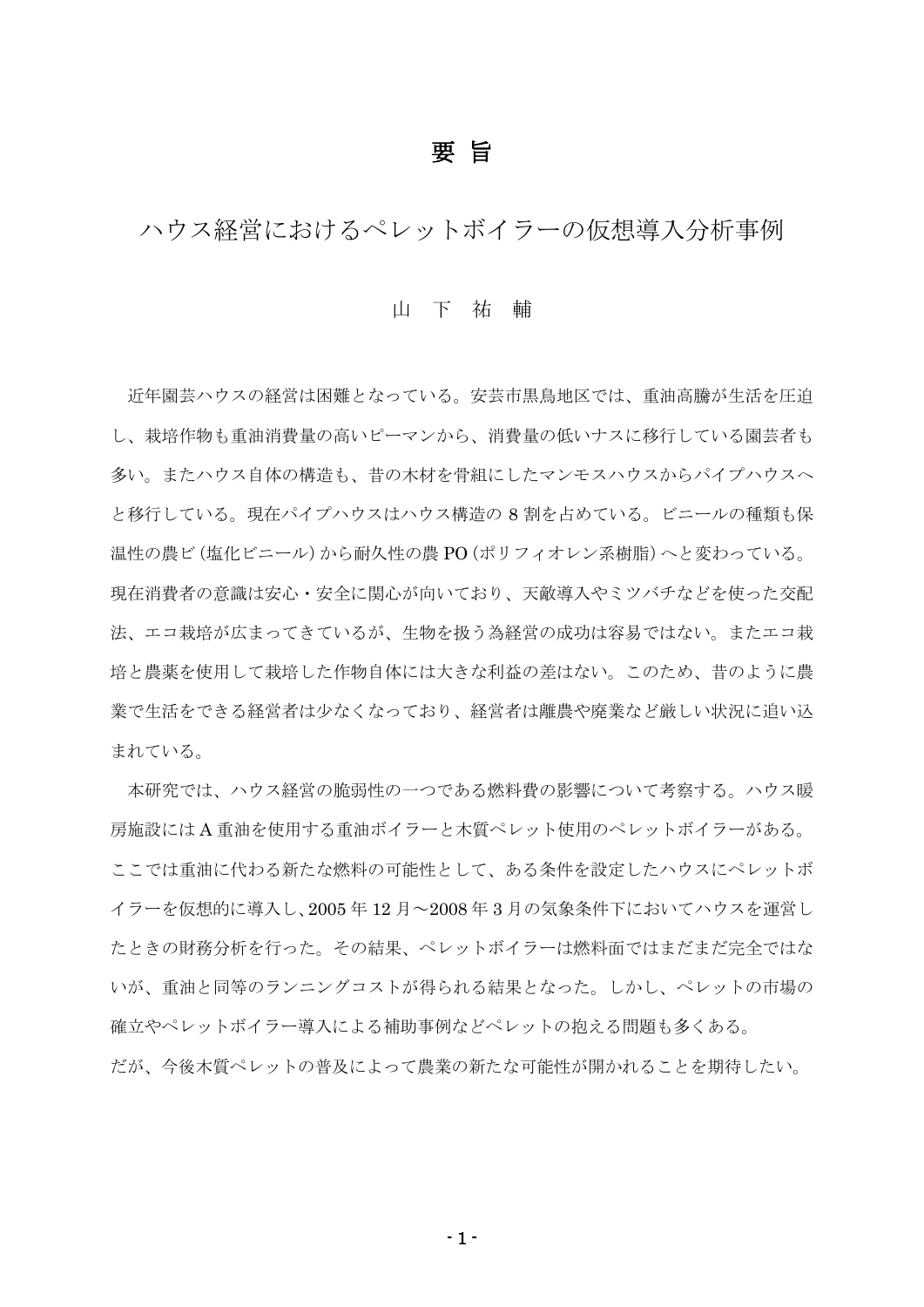## Abstract

## The virtual introduction analysis example of the pellet boiler in the house management

Yusuke Yamashita

In late years the house management becomes difficult. In the Aki-citykurodori district, a heavy oil remarkable rise suppresses life and it runs the cultivation crops on the low eggplant of the consumption from the high green pepper of the consumption of the heavy oil and shifts. In addition, the structure of house in itself shifts from the mammoth house which made old wood a framework to a pipe house, and the pipe house occupies 80% of the house structure now. The plastic kind is changed from agriculture (vinyl chloride) of the heat retention to agriculture PO  $(\forall \forall y \forall x \forall y \forall y$  system resin) of the durability, too. As for the consciousness of the consumer, interest is suitable for relief / security, and mating method, the eco-cultivation that used natural enemy introduction or the bee spread out, but the success of the management is not easy now to treat a creature. In addition, there is not the difference of each the crops in itself big profit of eco-cultivation and the pesticide use, and the manager whom it is possible for decreases, and the manager gives up farming, and it is driven life into business closings severe situation by agriculture as in the past.

In this study, I gain the fuel costs which is one of the weakness of the house management and consider it. There are a heavy oil boiler and a pellet boiler of the quality of wood pellet use to use fuel oil A for in a house heating institution.

I performed the virtual introduction analysis of the pellet boiler as possibility of new fuel for the heavy oil here until from December, 2005 to March, 2008. The pellet boiler was not complete on the fuel side, but it followed that heavy oil and equal running cost were pro